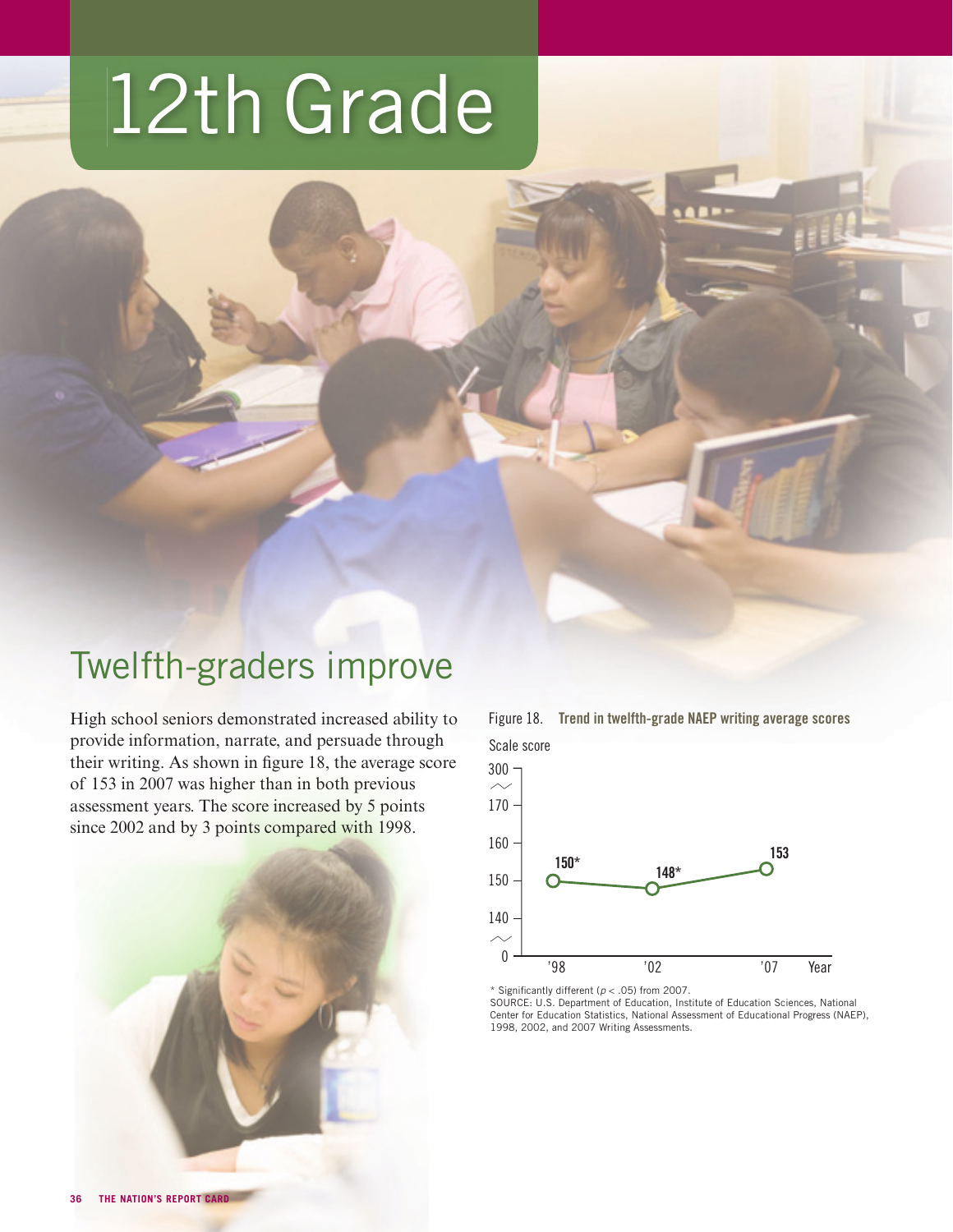# **Since 2002, lower- and middle-performing students gain**

Twelfth-graders at the 10th, 25th, and 50th percentiles scored higher in 2007 than in both previous assessment years (figure 19). There were no significant changes in scores for grade 12 students at the 75th and 90th percentiles compared to 2002. Scores for twelfthgraders at the 75th percentile increased only in comparison with 1998.



\* Significantly different ( $p < .05$ ) from 2007.

Scale score Figure 19. Trend in twelfth-grade NAEP writing percentile scores Achievement levels provide another way to examine student progress. The percentage of twelfth-graders performing at or above the *Basic* level increased from 74 percent in 2002 to 82 percent in 2007 and was higher in 2007 than in 1998 (figure 20). There was no significant change in the percentage of students performing at or above *Proficient* since 2002, but there was a 2 percentage point increase compared with 1998.





\* Significantly different ( $p < .05$ ) from 2007.

SOURCE: U.S. Department of Education, Institute of Education Sciences, National Center for Education Statistics, National Assessment of Educational Progress (NAEP), 1998, 2002, and 2007 Writing Assessments.

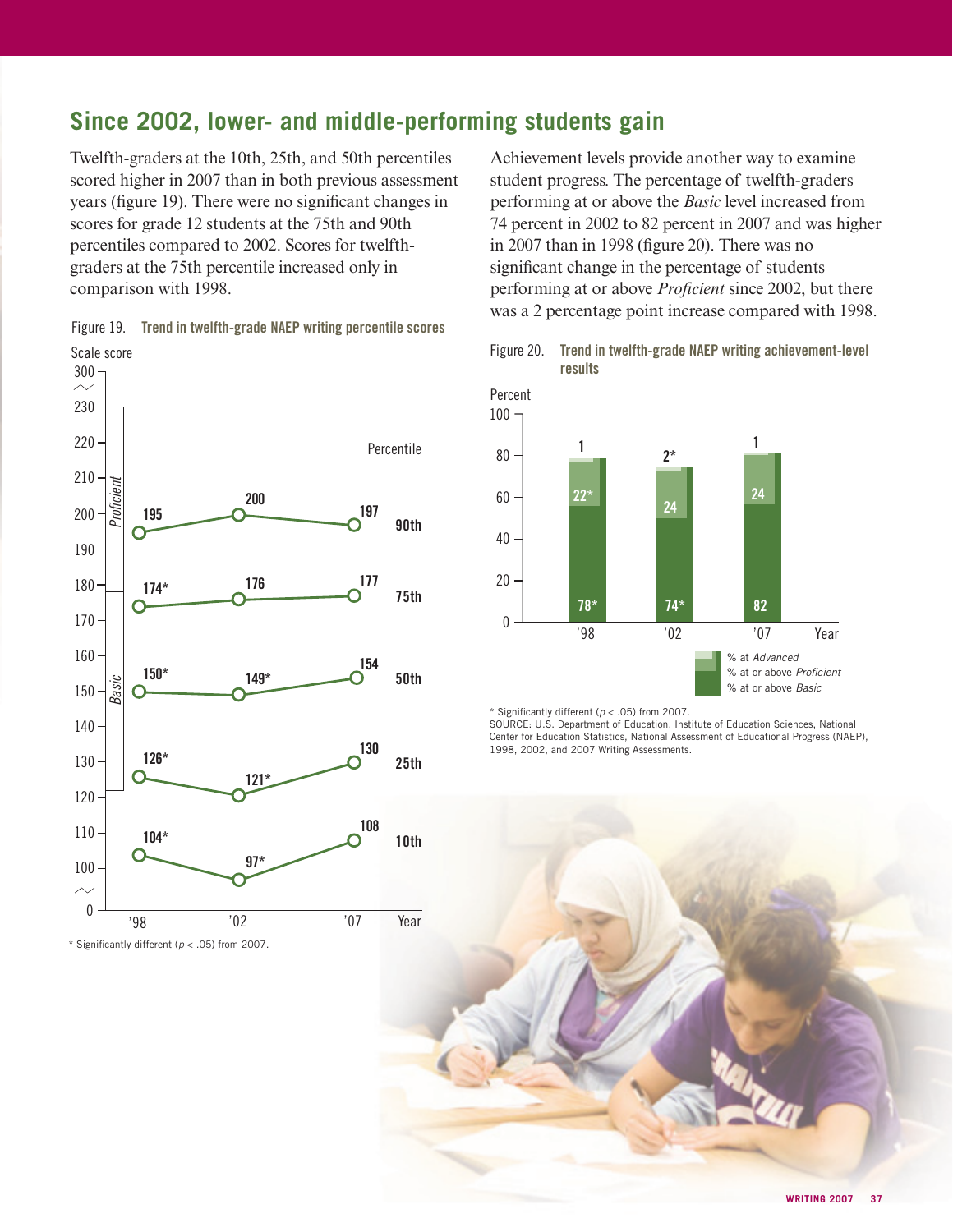## Gains since 2002 for White, Black, and Asian/Pacific Islander students

The overall gains made by twelfth-graders in 2007 varied across racial/ethnic groups. White students scored higher in 2007 than in both previous assessment years. Black and Asian/Pacific Islander students scored higher than in 2002, but apparent changes in comparison to 1998 were not statistically significant (figure 21).

Scores for Hispanic and American Indian/Alaska Native students showed no significant change in comparison to previous assessments. Although not shown here, the percentage of Hispanic students performing at or above *Basic* was higher in 2007 than in both previous assessments even though there was no significant change in their average score.



Figure 21. Trend in twelfth-grade NAEP writing average scores, by race/ethnicity Scale score

 $\ddagger$  Reporting standards not met. Sample size is insufficient to permit a reliable estimate.

 $*$  Significantly different ( $p < .05$ ) from 2007.

NOTE: Black includes African American, Hispanic includes Latino, and Pacific Islander includes Native Hawaiian. Race categories exclude Hispanic origin. SOURCE: U.S. Department of Education, Institute of Education Sciences, National Center for Education Statistics, National Assessment of Educational Progress (NAEP), 1998, 2002, and 2007 Writing Assessments.

### **ACHIEVEMENT-LEVEL RESULTS**

Information is available on achievement-level results for racial/ethnic groups and other reporting categories at http://nationsreportcard.gov/writing\_2007/data.asp.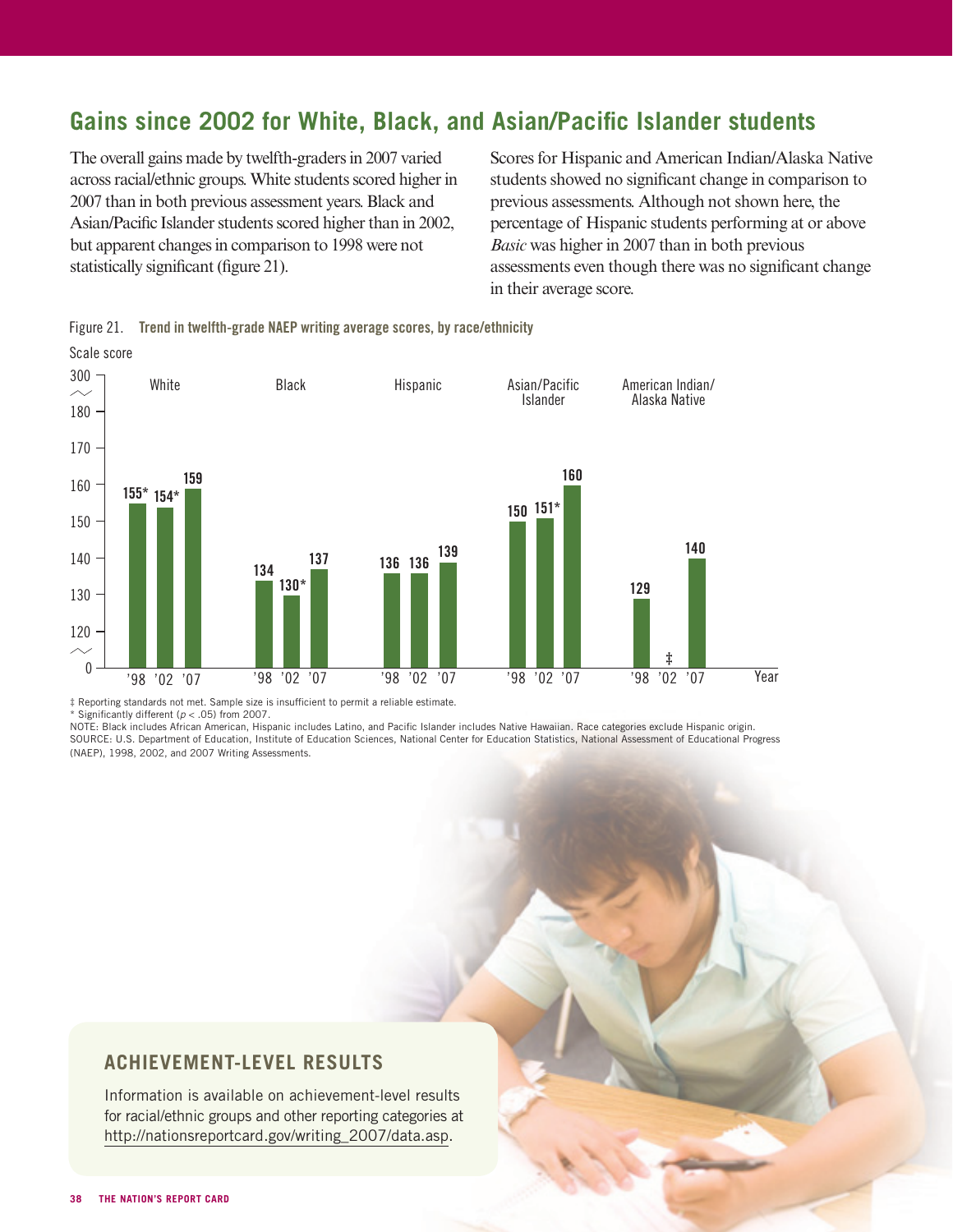## **No change in score gaps**

\* Significantly different ( $p < .05$ ) from 2007.

Significant gaps continue to exist between the writing scores of White students and other racial/ethnic groups. There were no significant changes in score gaps between White and Black students or White and Hispanic students compared to previous assessment years (figure 22).

Figure 22. Trend in twelfth-grade NAEP writing average scores and score gaps, by selected racial/ethnic groups



NOTE: Black includes African American, and Hispanic includes Latino. Race categories exclude Hispanic origin. Score gaps are calculated based on differences between unrounded average scores.

As was seen at grade 8, the percentage of White twelfth-graders in the population was lower in 2007 than in 2002 and 1998, while the percentage of Hispanic students was higher (table 11). The percentage of Asian/Pacific Islander students was higher in 2007 than in 1998.

#### Table 11. Percentage of students assessed in twelfth-grade NAEP writing, by race/ethnicity: 1998, 2002, and 2007

| Race/ethnicity                    | 1998  | 2002       | 2007 |
|-----------------------------------|-------|------------|------|
| White                             | $72*$ | $70*$      | 64   |
| <b>Black</b>                      | 14    | 13         | 15   |
| <b>Hispanic</b>                   | $10*$ | $10*$      | 14   |
| Asian/Pacific<br><b>Islander</b>  | $4*$  | 5          | 5    |
| American Indian/<br>Alaska Native | #     | $\ddagger$ | 1    |

# Rounds to zero.

 $\ddagger$  Reporting standards not met. Sample size is insufficient to permit a reliable estimate.  $*$  Significantly different ( $p < .05$ ) from 2007.

NOTE: Black includes African American, Hispanic includes Latino, and Pacific Islander includes Native Hawaiian. Race categories exclude Hispanic origin. Detail may not sum to totals because results are not shown for the unclassified race/ethnicity category. SOURCE: U.S. Department of Education, Institute of Education Sciences, National Center for Education Statistics, National Assessment of Educational Progress (NAEP), 1998, 2002, and 2007 Writing Assessments.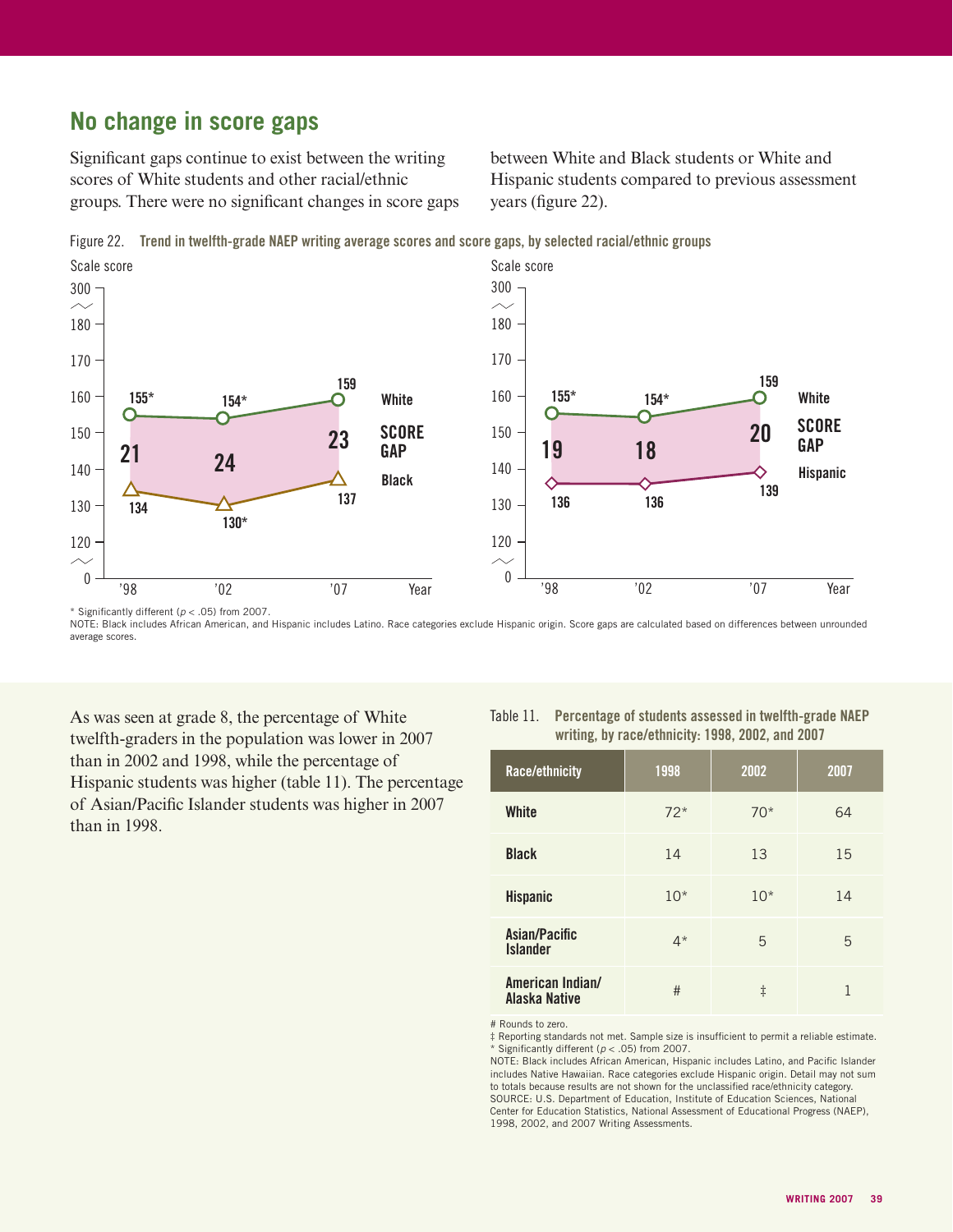## **Females outscore males**

Female students continue to score higher on average than their male counterparts. Although narrower than in 2002, the 18-point score gap in 2007 was not significantly different from the gap in the initial assessment year (figure 23). Male students, however, increased their score in 2007; results show an 8-point increase since 2002 and a 4-point increase compared with 1998. The average score for female students showed no significant change since 2002 but was 3 points higher than in 1998.

Although not shown here, there was no significant change in the percentage of male students performing at *Advanced*, while the percentage of female students at *Advanced* decreased from 3 percent in 2002 to 1 percent in 2007. Achievement-level results by gender are [available at http://nationsreportcard.gov/writing\\_2007/](http://nationsreportcard.gov/writing_2007/data.asp) data.asp.



#### Figure 23. Trend in twelfth-grade NAEP writing average scores and score gaps, by gender

\* Significantly different ( $p < .05$ ) from 2007.

NOTE: Score gaps are calculated based on differences between unrounded average scores

SOURCE: U.S. Department of Education, Institute of Education Sciences, National Center for Education Statistics, National Assessment of Educational Progress (NAEP), 1998, 2002, and 2007 Writing Assessments.